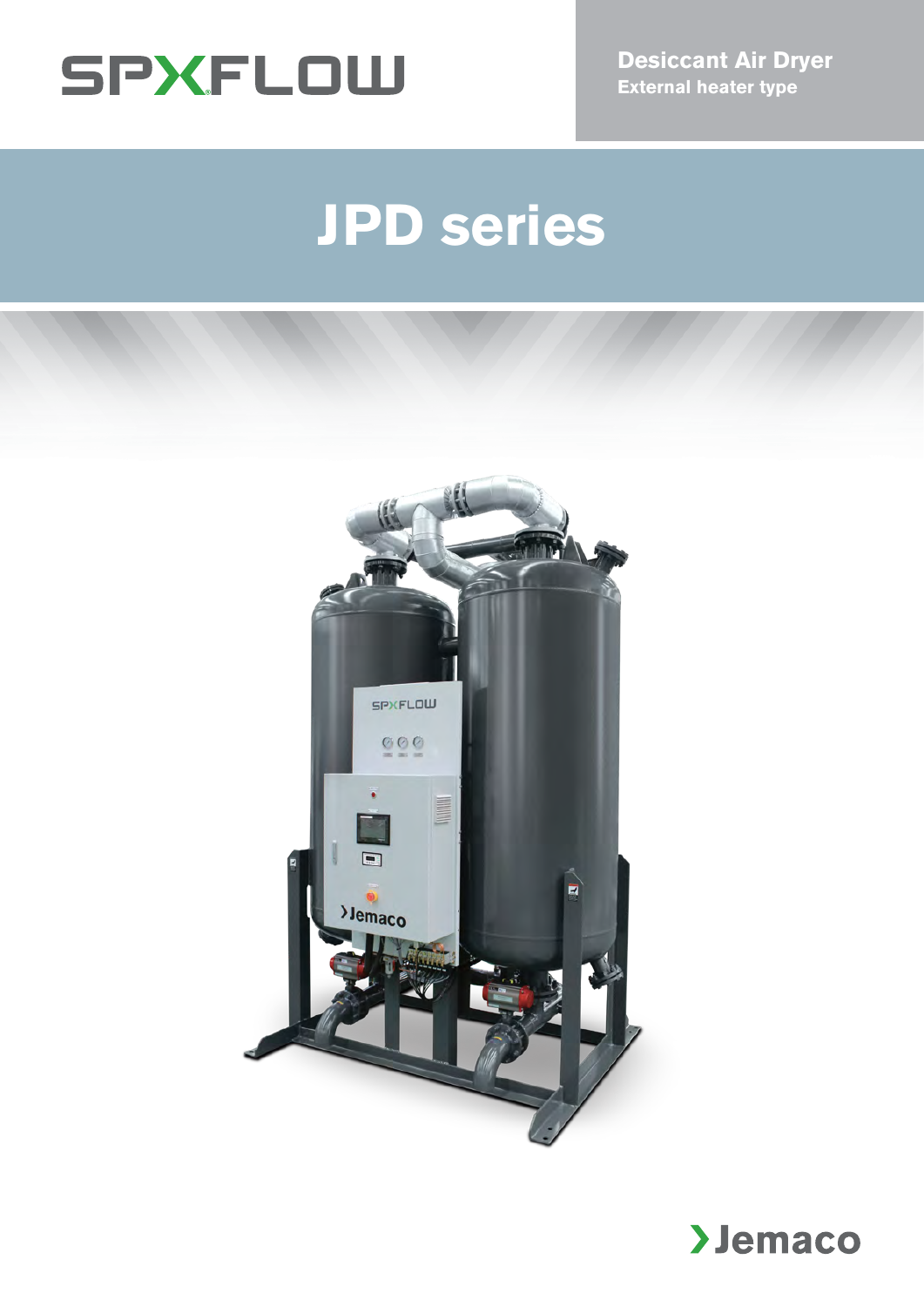#### **Why Do Compressed Air Systems Need Drying?**

SPX FLOW provides compressed-air dryers and filters that remove oil, water, dirt, rust and pipe scale. Contaminants found in compressed air can adversely affect all components of an air distribution system, and can cause a malfunction of pneumatic control in the instrument air system.

Properly treated compressed air can improve work efficiency and reduces maintenance. Desiccant and refrigerated type compressed air dryers are used in the control air systems of power plants.

#### **About SPX FLOW**

SPX FLOW, Inc. (NYSE:FLOW) is a leading manufacturer of innovative flow technologies, many of which help define the industry standard in the market segments they serve. From its headquarters in Charlotte, North Carolina, it operates a sales and support network, centers of manufacturing excellence, and advanced engineering facilities, throughout the world. Its cutting-edge flow components and process equipment portfolio includes a wide range of pumps, valves, heat exchangers, mixers, homogenizers, separators, filters, UHT, and drying technology that meet many application needs. Its expert engineering capability also makes it a premium supplier of customized solutions and complete, turn-key packages to meet the most exacting of installation demands.

## **JPD series**

#### **Desiccant Air Dryer** External heater type

Jemaco JPD series is an economical system that consumes less operational air because part of the outlet dry air is heated by a heater installed outside the vessel and used as operating air, which is then used to operate the adsorbent of other vessels at rest. It is a heat adsorption type air dryer that provides excellent durability and reliability through design with carefully selected parts for the best function and highest reliability.

#### **HOW IT WORKS**

Compressed air enters dehumidified Vessel A through the inlet valve (A) from bottom to top, and is dehumidified to the -40℃ dew point by the adsorbent. After that, it is discharged as clean dry air through a check valve and pipe (E) and supplied to the site. During operation, Vessel B is depressurized when the valve (B) is closed and the muffler (C) is opened.

After that, the valve (D) is opened, and part of the dry air (purge air) that has entered through the purge control valve (F) is heated to supply hot air through the valve (G) to remove moisture contained in the adsorbent inside Vessel B. At this time, as the Purge Saving Kit (H) operates and supplies external air through simultaneous intake, the amount of purge air is increased and the use of compressed air is reduced.

#### \* Purge Saving Kit (Optional)

After operating and drying the adsorbent in Vessel B during the operation process, wet air is discharged through the purge outlet valve (D). The operating principle on the right page shows that Vessel A is part of the dehumidification process and Vessel B is part of the operation process. In addition, when the heating process is finished, the heater automatically stops to begin the cooling process, and when the cooling process is finished, pressurization is performed. The dehumidification vessel is in standby until the dehumidification process is completed. After that, when the valve (B) is opened and the valve (A) is closed by the controller, a vessel change occurs. As Vessel A starts the operation process, dehumidification continues in Vessel B.

#### **Compressed air system installation example**



#### **www.spxflow.com**

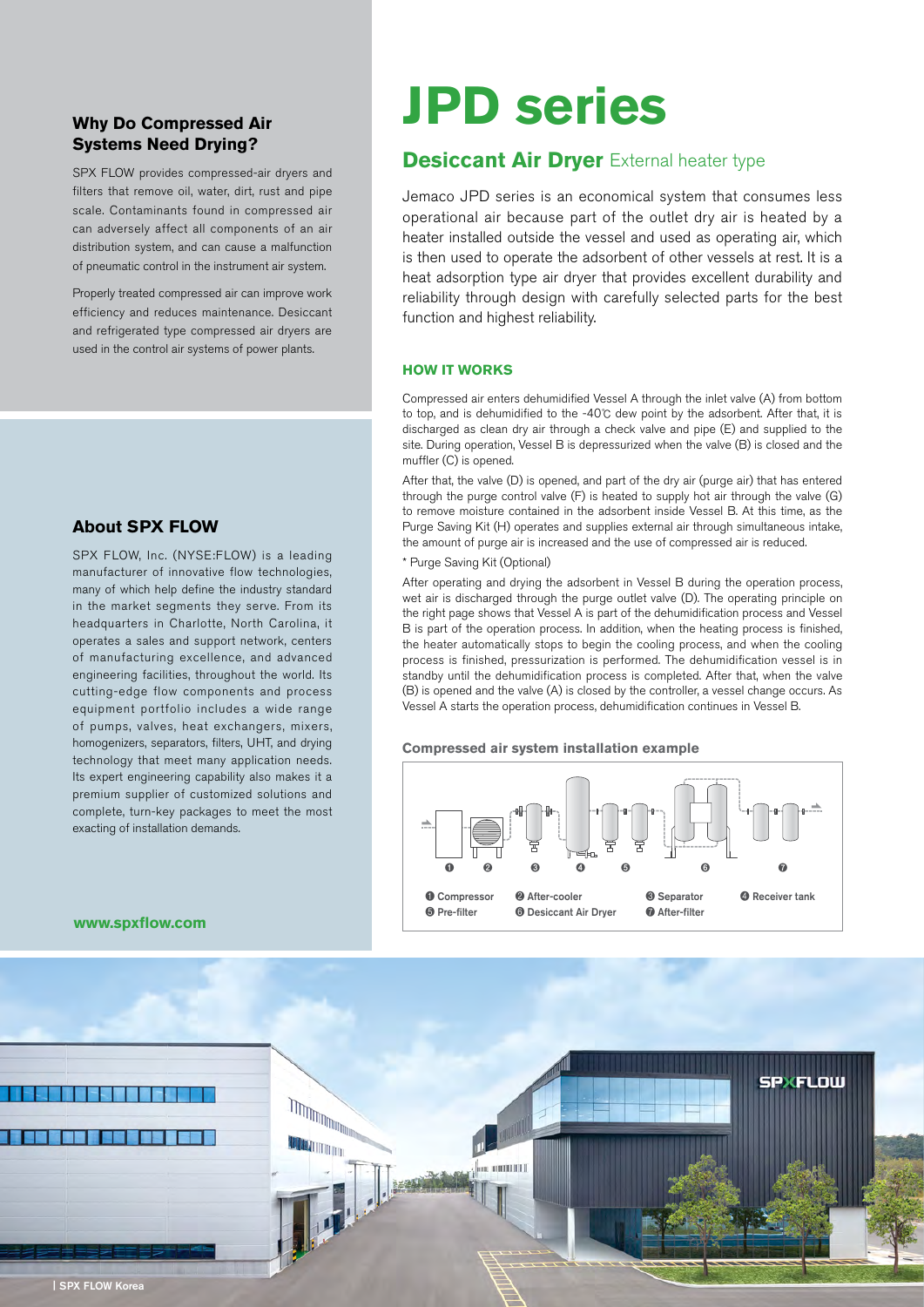#### **Desiccant Air Dryer**  External heater type

## Product features

#### **STANDARD SPECIFICATION**

#### **Economical product with lower operational air consumption**

- Part of the outlet dryer air is heated by a heater and used as operating air
- Removal of residual moisture by adsorbent, maximized adsorption capacity
- Ultra-low dew point available (-40˚C PDP)
	- ※ When installing Purge Saving Kit (Optional)

#### **External heater structure**

- The adsorbent does not directly contact heat, ensuring optimal life of the adsorbent and product durability
- Maximized heating area of the heater, minimized heating density per unit area
- Maximized product life and efficiency at the same time

#### **Compared to internally heated dryers, the temperature inside the vessel is lower and dew point control is easy**

#### **Use of high-performance butterfly switching valve**

- All internal parts are made of stainless steel, providing high corrosion/abrasion resistance
- Easy maintenance and repair, minimized need for parts

#### **Efficient air flow with upward dehumidification and downward operation**

#### **The latest Jemaco New Controller (J-Con S) applied**

- HMI (Human Machine Interface) system tailored to user convenience
- The best maintenance system for on-site operation
- The latest control system ensures complete automatic control and operation stability of the air dryer
- Energy saving system with excellent effect (Optional)

# **SPXFLOW**  $000$  $\blacksquare$ **>Jemaco**

#### **HOW IT WORKS**



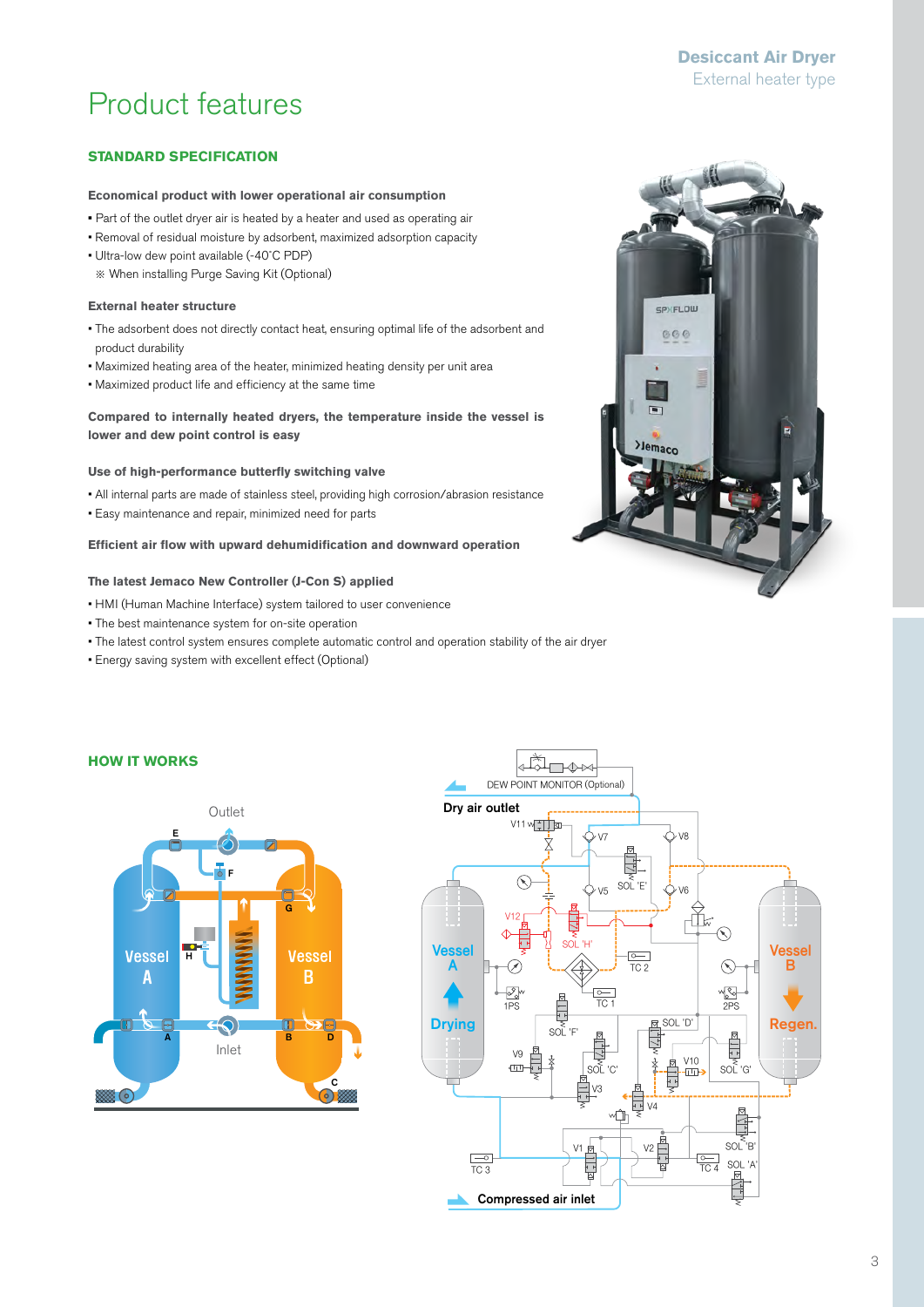



#### **SPECIFICATIONS**

| <b>Model</b>   | <b>Inlet Flow Capacity</b><br>$(Nm^3/min)$ | <b>Dimension</b><br>$(H \times W \times D \text{ mm})$ | <b>Weight</b><br>(kg) | Inlet/Outlet<br><b>Connections (FLG)</b> | <b>Heater</b><br>(kW) | <b>Maximum Power Usage</b><br>Per Hour (kW) |
|----------------|--------------------------------------------|--------------------------------------------------------|-----------------------|------------------------------------------|-----------------------|---------------------------------------------|
| <b>JPD300</b>  | 8.50                                       | 2,600 x 1,250 x 1,300                                  | 860                   | 40A                                      | 7.2                   | 4.5                                         |
| <b>JPD400</b>  | 11.33                                      | $2.550 \times 1.350 \times 1.300$                      | 1,050                 |                                          | 8.7                   | 5.4                                         |
| <b>JPD500</b>  | 14.16                                      | 2,750 x 1,350 x 1,350                                  | 1,100                 | 50A                                      | 11                    | 6.9                                         |
| <b>JPD600</b>  | 16.99                                      | $2.800 \times 1.400 \times 1.400$                      | 1,250                 |                                          | 13                    | 8.1                                         |
| <b>JPD750</b>  | 21.24                                      | $2.950 \times 1.600 \times 1.500$                      | 1,650                 |                                          | 16                    | 10.0                                        |
| <b>JPD900</b>  | 25.49                                      | 2,950 x 1,600 x 1,500                                  | 1,650                 | 80A                                      | 19                    | 11.9                                        |
| <b>JPD1050</b> | 29.73                                      | 2,950 x 1,650 x 1,550                                  | 1.900                 |                                          | 22                    | 13.8                                        |
| <b>JPD1300</b> | 36.81                                      | $3,150 \times 1,700 \times 1,600$                      | 2,300                 |                                          | 27                    | 16.9                                        |
| <b>JPD1500</b> | 42.40                                      | $3.050 \times 1.850 \times 1.650$                      | 2,500                 |                                          | 31                    | 19.4                                        |
| <b>JPD1800</b> | 50.97                                      | 3,050 x 2,050 x 1,800                                  | 2,750                 |                                          | 37                    | 23.1                                        |
| <b>JPD2200</b> | 62.30                                      | $3,200 \times 2,150 \times 1,900$                      | 3,450                 | 100A                                     | 46                    | 28.8                                        |
| <b>JPD2600</b> | 73.62                                      | $3,200 \times 2,000 \times 1,900$                      | 3.450                 |                                          | 52                    | 32.5                                        |
| <b>JPD3200</b> | 90.61                                      | $3,300 \times 2,450 \times 2,100$                      | 4,260                 | 125A                                     | 64                    | 40.0                                        |
| <b>JPD3600</b> | 101.90                                     | $3,450 \times 2,350 \times 2,150$                      | 5,050                 |                                          | 72                    | 45.0                                        |
| <b>JPD4300</b> | 121.80                                     | $3.300 \times 2.750 \times 2.250$                      | 6,000                 | 150A                                     | 86                    | 53.8                                        |

※ Treatment flow rate is based on inlet temperature of 38℃, inlet pressure of 6.9barg, air pressure dew point of -40℃, and maximum operating pressure is 9.7barg. (Pressure dew point -40℃ when installing Purge Saving Kit)

※ Dryer weight includes adsorbent.

※ Standard power specification : 440V/3Ph/60Hz

※ Approved by the Korea Occupational Safety and Health Agency. (Vessel only)

※ Separate cost incurred upon request for adsorbent filling work.

| <b>Inlet Pressure</b> | Inlet Temperature (°C) |      |      |      |      |      |      |  |
|-----------------------|------------------------|------|------|------|------|------|------|--|
| (barg)                | 16                     | 21   | 27   | 32   | 38   | 43   | 49   |  |
| 4.1                   | 1.03                   | 1.01 | 0.99 | 0.80 | 0.58 | 0.43 | 0.32 |  |
| 4.8                   | 1.10                   | 1.08 | 1.07 | 0.94 | 0.68 | 0.5  | 0.37 |  |
| 5.5                   | 1.17                   | 1.15 | 1.14 | 1.08 | 0.79 | 0.58 | 0.43 |  |
| 6.2                   | 1.94                   | 1.99 | 1.2  | 1.18 | 0.89 | 0.66 | 0.49 |  |

| <b>Inlet Pressure</b> | Inlet Temperature (°C) |      |      |      |      |      |      |  |
|-----------------------|------------------------|------|------|------|------|------|------|--|
| (barg)                | 16                     | 21   | 27   | 32   | 38   | 49   | 49   |  |
| 6.9                   | 1.30                   | 1.28 | 1.26 | 1.94 | 1.00 | 0.74 | 0.55 |  |
| 7.6                   | 1.36                   | 1.34 | 1.32 | 1.30 | 1.11 | 0.82 | 0.61 |  |
| 8.3                   | 1.42                   | 1.40 | 1.38 | 1.36 | 1.99 | 0.90 | 0.67 |  |
| 9.0                   | 1.48                   | 1.46 | 1.44 | 1.42 | 1.33 | 0.99 | 0.74 |  |
| 9.7                   | 1.53                   | 1.51 | 1.49 | 1.47 | 1.44 | 1.07 | 0.80 |  |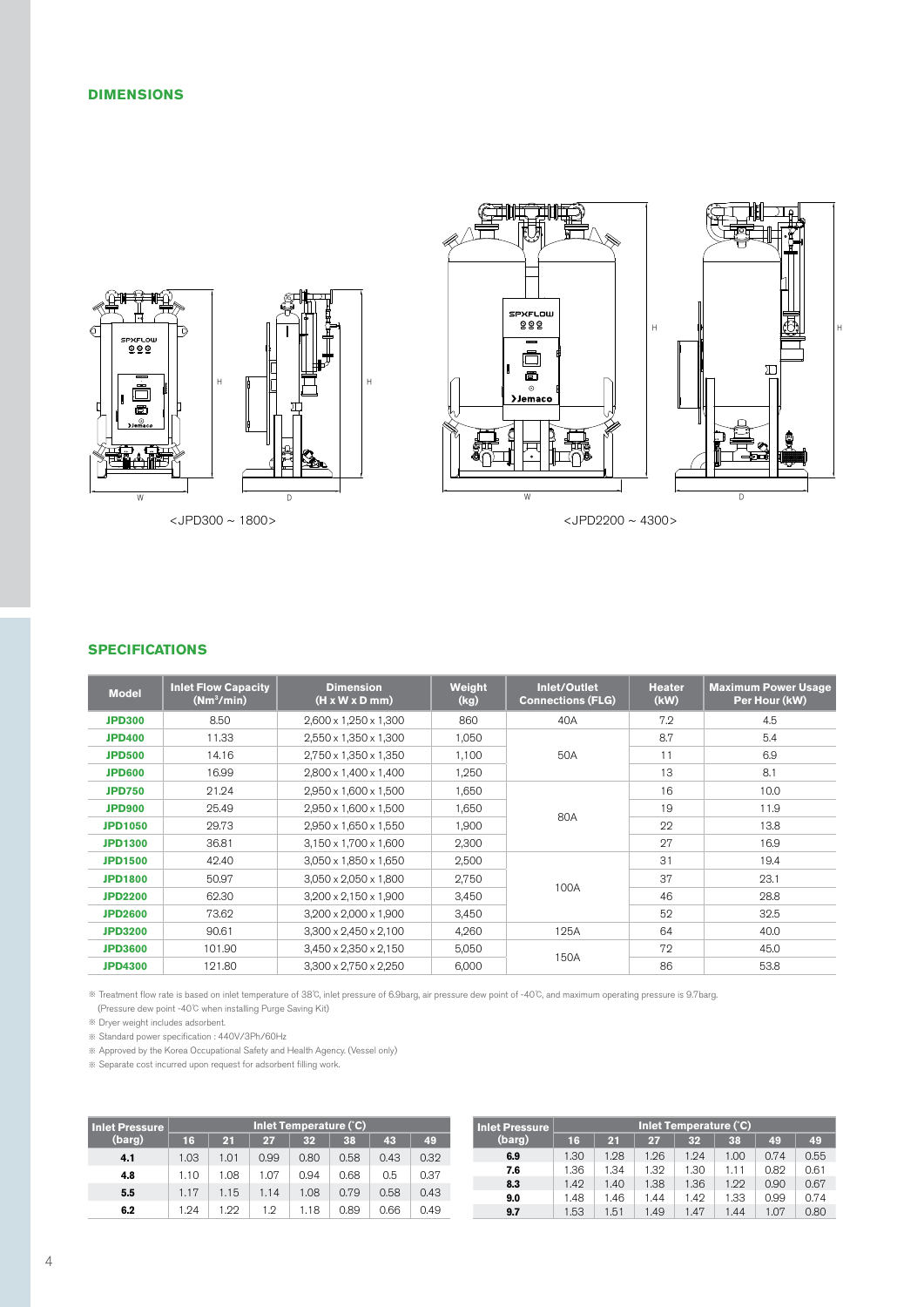## **Optional**

#### **ENERGY SAVING SYSTEM**

#### **Dew point control system**

- The latest energy saving system that combines SPX FLOW's extensive know-how, rich experience, and top-tier technology
- Reduced overall energy cost by managing power consumption with a heater designed with SPX FLOW's special know-how
- Efficient product that compares and analyzes the condition of the adsorbent, the condition of the inlet pressure air or the output air, and the overall condition of the system in a variety of ways

#### **Purge Saving Kit (Ejector) Patent**

- Energy saving system designed exclusively for Jemaco JPD series
- The intake of low pressure air by forming a vacuum by using the velocity energy of compressed air injected at a high flow rate
- Reduces unnecessary consumption of purge air by using the intake air for operation
	- Reduced overall operating cost of air dryer
- Easy installation to improve product performance and maximize utility
	- Easily applicable to large-capacity operating conditions
	- Additional installation and renovation work available for energy management of existing products - Reasonable price and consistent performance
- Use of stainless steel material, simple structure and design
- Guaranteed corrosion and abrasion resistance
- Easy maintenance and repair with fewer issues



Purge Saving Kit (Optional)

#### **ACCESSORIES**







Butterfly valve **Cylinder valve** Cylinder valve **Dew point transmitter (Optional)**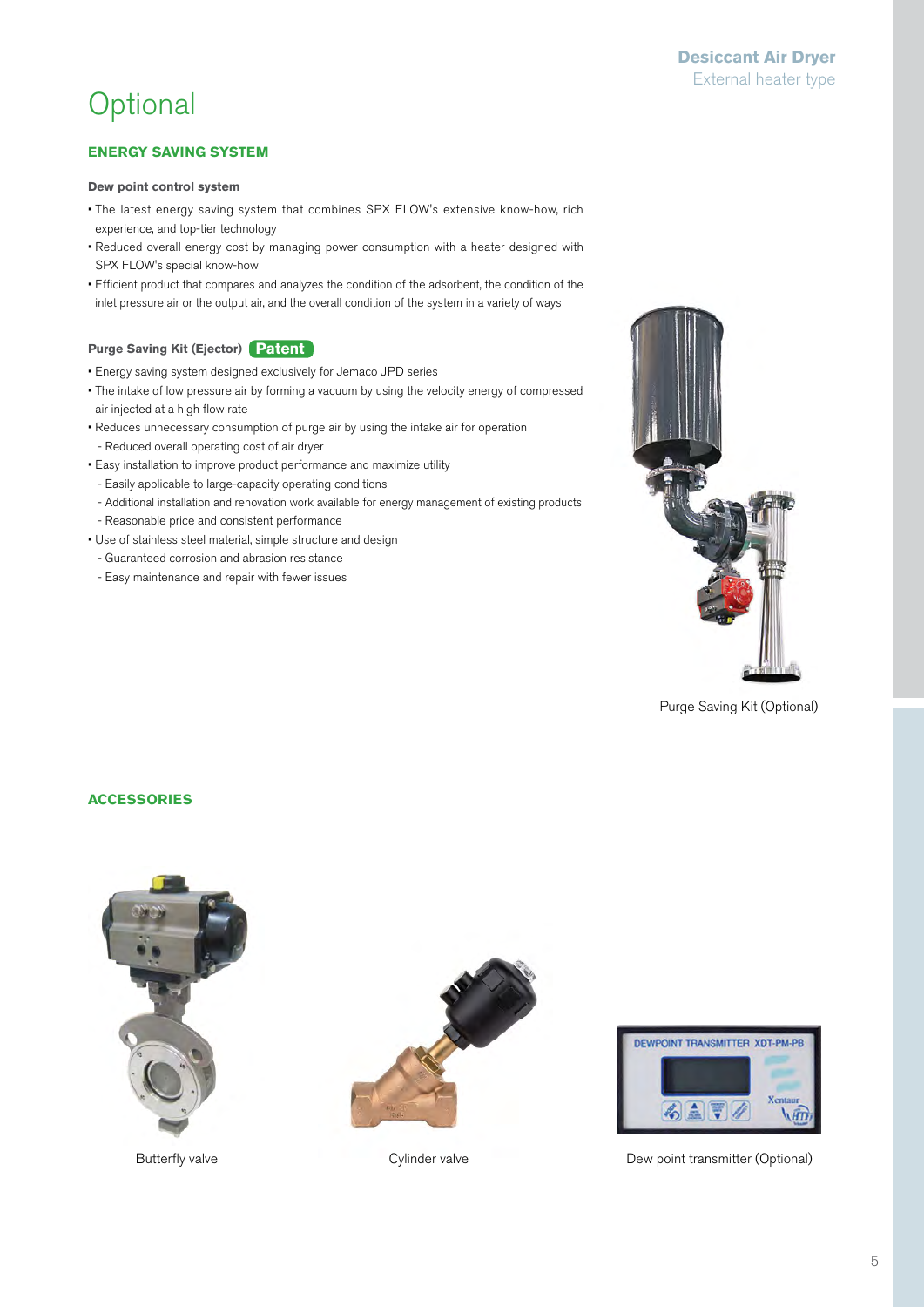#### **Jemaco New Controller (J-Con S)**

| Keitin2<br>paig<br>thing.<br>nyungi: Seincl<br>中国社<br>한 복이다.<br>FAN 조사금제<br><b>SPXFLOW</b><br><b>Start-up screen</b><br>SP)(FLOW<br>suse   <br>enun<br>azezni                                                                                                                                                                                                                                    |
|--------------------------------------------------------------------------------------------------------------------------------------------------------------------------------------------------------------------------------------------------------------------------------------------------------------------------------------------------------------------------------------------------|
| air. au crite sont com a de l'acces<br><b>PLC Input/output status</b>                                                                                                                                                                                                                                                                                                                            |
| <b>SPXFLOW</b><br>pezo kaza vene<br>$rac{1}{2}$<br>$\frac{142}{14}$<br>be <b>da</b> hasa sens son """ aver er sons anno sen<br><b>Temperature status</b>                                                                                                                                                                                                                                         |
| <b>SPXFLOW</b><br>$18$ and $25$<br>$[ 338 \, [ 363 \, [ 46], [ 46], [ 354] \, [ 354] \, [ 964] \, [ 464]$<br><b>18 18 19   Linda Care   1979   1979   1980   1981   1981</b><br><b>Temperature/Dew point trend</b>                                                                                                                                                                               |
| 5PXFLOW<br>weze wase<br><b>CORN</b><br>4395<br><b>Seat office and all of</b><br>and an<br><b>Process status</b>                                                                                                                                                                                                                                                                                  |
| <b>SPXFLOW</b><br><b>Long</b><br>1000<br>Mase<br><b>CSRN</b><br>------<br>1972年 19<br>m<br>$7 - 0$<br>up.<br>$rac{1}{100}$<br>e aalo oa<br>Verskied<br>s/rs<br>ma<br>b<br>m<br>z.<br>77<br>here at an and age and an inner<br>east<br><b>ED</b> does   sees   anno   2<br>James<br>same<br>$\frac{1}{2} \frac{1}{2}$<br>Alarm history                                                            |
| <b>SPXFLOW</b><br><b>All UN</b><br><b>Cones</b><br>1.9924<br>ŝ<br>相応性<br>a etc.<br>m<br>1118.42<br>2719.42<br>son irm<br>Stat 1979<br>sira ma<br><b>TOR FEB</b><br>608<br>×<br>Ñ<br>MAYN 13-33<br>1419-22<br>5419-412<br>5419-47<br>٠<br>ans<br>19.00<br>Laura<br>v.<br>anael 30   552   522   533<br>ak   dina   odna iz m Daranjshin<br>15000 20<br>$\Rightarrow$<br><b>FRIDE</b><br>it al pro |

**Operation history**



The Jemaco New Controller for Jemaco Desiccant air dryers enables safe and efficient management of air dryers while placing user convenience first by accommodating the various needs of our domestic and foreign customers. It provides a wide range of basic functions such as air dryer cycle and operation status setting, display, and various alarm functions as well as options that allow users to realize the unique value of air dryers.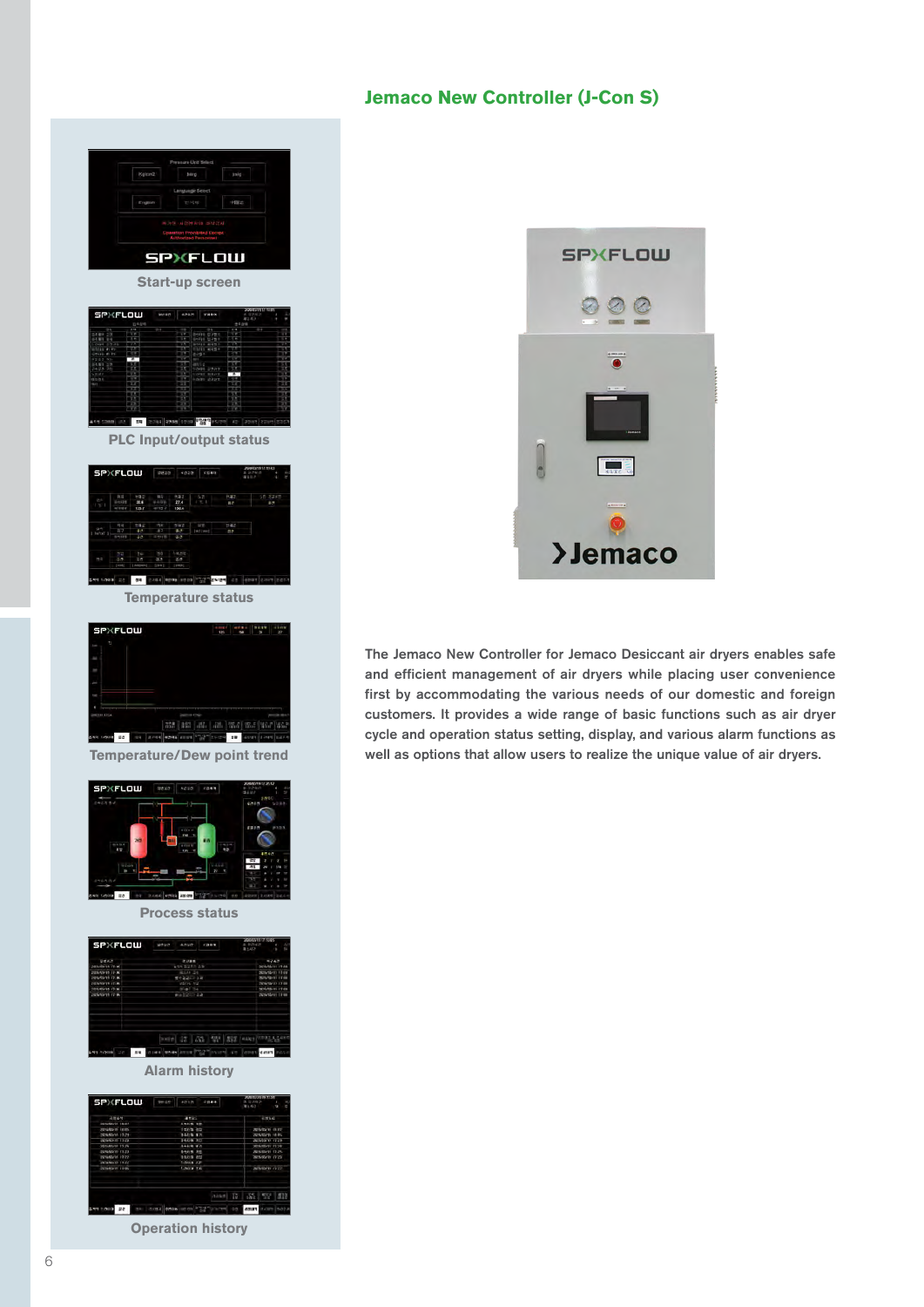#### **Jemaco New Controller Specification**

| Providing the best specifications and functions                                                                          |                                                                                                                                                                                                                                             |                                                                                                                                                                                                                         |  |  |  |  |
|--------------------------------------------------------------------------------------------------------------------------|---------------------------------------------------------------------------------------------------------------------------------------------------------------------------------------------------------------------------------------------|-------------------------------------------------------------------------------------------------------------------------------------------------------------------------------------------------------------------------|--|--|--|--|
| <b>GUI (Graphic User Interface)</b>                                                                                      |                                                                                                                                                                                                                                             |                                                                                                                                                                                                                         |  |  |  |  |
| <b>Full color LED touch screen</b><br>7" standard / $8.4" \sim 15"$ (option)                                             |                                                                                                                                                                                                                                             |                                                                                                                                                                                                                         |  |  |  |  |
| Easy change of set-value from the product                                                                                |                                                                                                                                                                                                                                             |                                                                                                                                                                                                                         |  |  |  |  |
| Provides detailed and understandable information with a total of 10 screens                                              |                                                                                                                                                                                                                                             |                                                                                                                                                                                                                         |  |  |  |  |
|                                                                                                                          | Provides various language modes<br>: Korean and English installed as default<br>: Other languages available as option                                                                                                                       |                                                                                                                                                                                                                         |  |  |  |  |
| Start-up screen, process status                                                                                          | Temperature Unit selection -Celsius (°C), Fahrenheit (°F)                                                                                                                                                                                   |                                                                                                                                                                                                                         |  |  |  |  |
|                                                                                                                          | Pressure unit selection (option)                                                                                                                                                                                                            |                                                                                                                                                                                                                         |  |  |  |  |
|                                                                                                                          | Dryer operating status<br>: Drying time, total running time, regeneration time                                                                                                                                                              | : Current vessel operation status, temperatures(heater inside/outlet, vessel bottom), valve status                                                                                                                      |  |  |  |  |
| <b>PLC Input/output status</b>                                                                                           | PLC input/output                                                                                                                                                                                                                            |                                                                                                                                                                                                                         |  |  |  |  |
| <b>Temperature status</b>                                                                                                | Temperatures (heater inside/outlet, vessel bottom)                                                                                                                                                                                          |                                                                                                                                                                                                                         |  |  |  |  |
|                                                                                                                          | Operation mode selection : fixed/dew, test mode (normal/high speed), pressure switch bypass                                                                                                                                                 |                                                                                                                                                                                                                         |  |  |  |  |
| <b>Settings</b>                                                                                                          | Regeneration time & temperature setting                                                                                                                                                                                                     |                                                                                                                                                                                                                         |  |  |  |  |
| <b>Temperature trend</b>                                                                                                 | Real-time monitoring (heater inside/outlet, vessel bottom)                                                                                                                                                                                  |                                                                                                                                                                                                                         |  |  |  |  |
| <b>Regeneration history</b>                                                                                              | Regeneration mode start/finish date and time                                                                                                                                                                                                |                                                                                                                                                                                                                         |  |  |  |  |
| Dew point trend (option)                                                                                                 | Real-time monitoring of dryer outlet dew point                                                                                                                                                                                              |                                                                                                                                                                                                                         |  |  |  |  |
| <b>Service reminder</b>                                                                                                  | Valve, desiccant, filter service/maintenance reminder                                                                                                                                                                                       |                                                                                                                                                                                                                         |  |  |  |  |
| <b>High-performance PLC</b>                                                                                              |                                                                                                                                                                                                                                             |                                                                                                                                                                                                                         |  |  |  |  |
| <b>Vessel operation mode back-up</b>                                                                                     |                                                                                                                                                                                                                                             |                                                                                                                                                                                                                         |  |  |  |  |
|                                                                                                                          | Provides a total of 26 types of alarms<br>Provides warning details: Easy to analyze and troubleshoot errors in the process                                                                                                                  |                                                                                                                                                                                                                         |  |  |  |  |
| <b>Various alarms including</b><br>service reminder                                                                      | : Heater inside overtemp.<br>: Heater outlet overtemp.<br>: Heater low temperature<br>: Heating mode extend<br>: Low pressure for vessel<br>: Regeneration high pressure for vessel<br>: Depressurization fault<br>: Repressurization fault | : High dew point temperature (option)<br>: Temperature sensor malfunction<br>: Emergency stop<br>: Heater MC fault<br>: Remote start signal loss<br>: Local start signal loss<br>: Valve, filter, desiccant service due |  |  |  |  |
| <b>Malfunction detection of critical</b><br>component (parts)                                                            | Heater, blower, temperature sensor, MC (magnetic contactor)                                                                                                                                                                                 |                                                                                                                                                                                                                         |  |  |  |  |
| <b>Dry contact signals</b><br>Alarm status, dryer run/stop status, remote/local status, dew point analog signal (option) |                                                                                                                                                                                                                                             |                                                                                                                                                                                                                         |  |  |  |  |
| <b>DCS</b> communication (option)                                                                                        | Modbus, ethernet, others                                                                                                                                                                                                                    |                                                                                                                                                                                                                         |  |  |  |  |